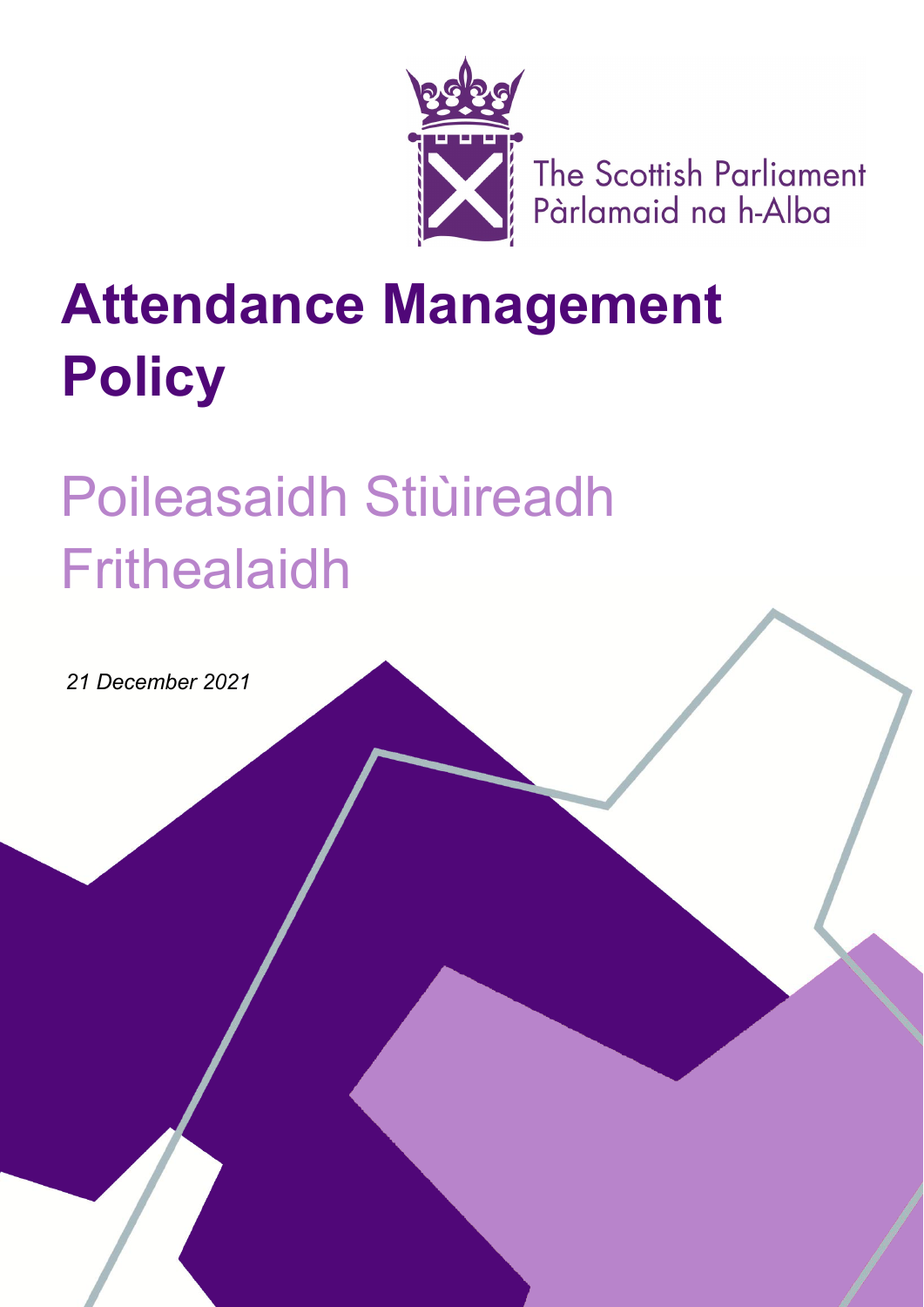## **Introduction**

The SPCB is committed to providing high-quality professional advice and support services focused on meeting the needs of Members and of the Parliament. The SPCB recognises that a healthy, highly skilled and motivated workforce can contribute to that and has in place progressive employment policies and practices, one of which is an effective Attendance Management Policy to help it achieve its goal

The SPCB will be sympathetic to staff who experience ill-health and will treat staff in a fair, responsible and caring manner.

#### **Aims**

The aim of this policy is to ensure that a clear framework is in place in order that:

- staff and managers are aware of the standards of attendance required and recognise their responsibilities in relation to attendance at work;
- a proactive approach to the management of attendance is adopted so that any possible issues or underlying causes are identified and addressed at an early stage;
- attendance is managed in a fair and consistent manner.

#### **Scope**

This policy and procedure applies to all members of staff employed by the SPCB. Separate procedures exist if you are on probation, details of which are in your letter of appointment.

#### **General Principles**

The main principles governing the attendance management procedures are that:

- In accordance with the Health and Safety Policy, the SPCB will provide a safe working environment for you. Arrangements are regularly reviewed and appropriate information and training provided to ensure that safe methods of work are adhered to and risks minimised;
- the SPCB will provide you with information and support to help you to adopt a healthy and balanced lifestyle through a range of health and wellbeing services and a confidential Counselling and Information Service;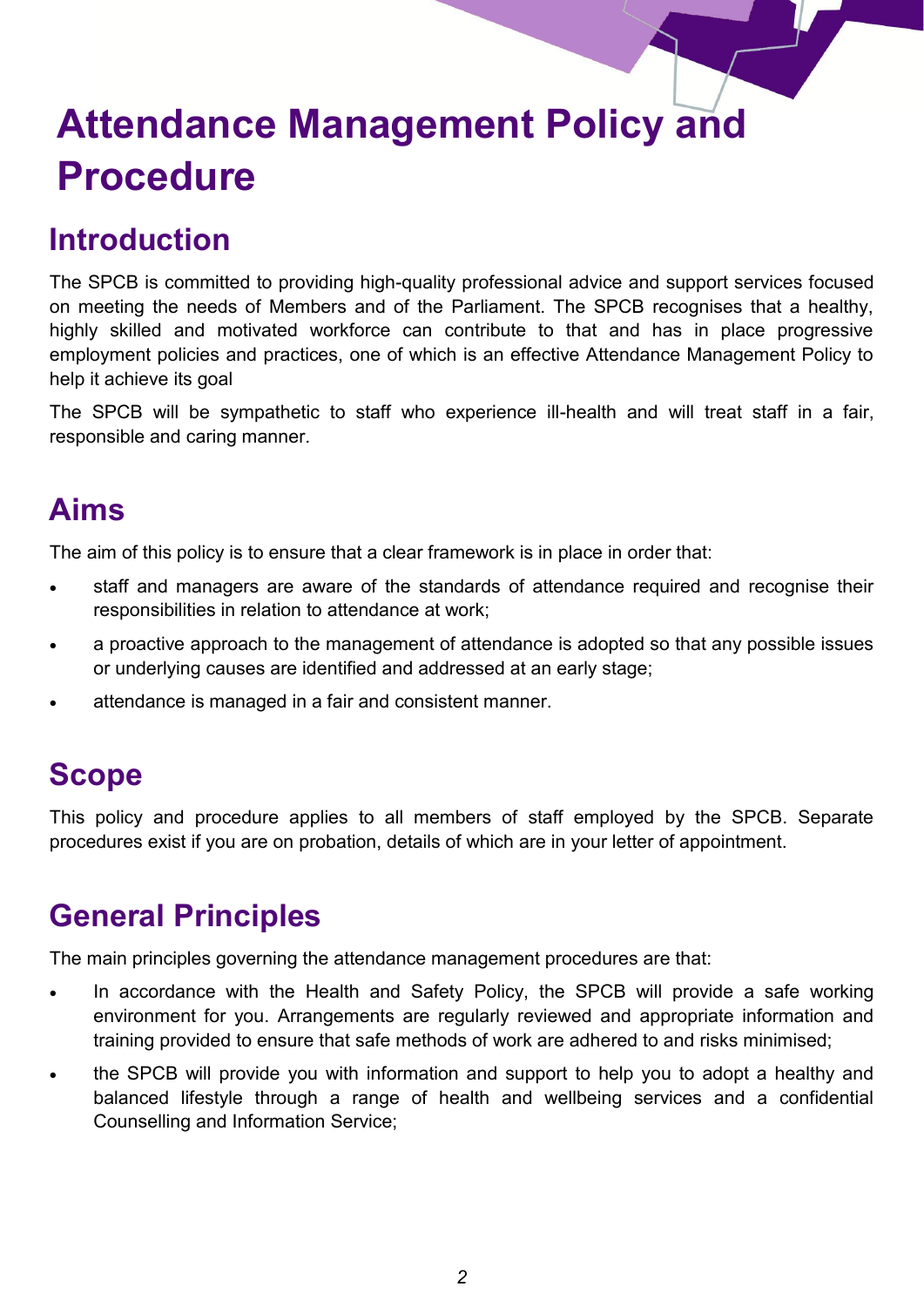# **General Principles (continued)**

- the SPCB will provide managers with regular training and guidance to support the application of this policy and to help them motivate staff to achieve high levels of attendance;
- in line with its commitment to equality, diversity and inclusion, the SPCB will not discriminate in the application of these procedures in respect of age; disability; gender; marriage and civil partnership; pregnancy and maternity; race (which includes colour, nationality and ethnic or national origins); religion or belief; sexual orientation; trans status; trade union membership or non-trade union membership. Reasonable adjustments will be put in place, as appropriate, to support staff with a disability;
- the SPCB encourages you to share with your managers any relevant information which may affect your work to enable your employer to provide you with any appropriate support to overcome these issues; and
- the SPCB will collect and analyse information on absence levels, including the reasons for the absence, to provide regular management information reports at organisational and office levels, and will take action to identify and resolve the root cause of any emerging trends of unacceptable attendance.

### **Roles and Responsibilities**

We will achieve a positive attendance culture and effective attendance management through the combined efforts of the following:

- The SPCB Leadership Group have overall responsibility for providing a safe working environment and directing positive action to support staff wellbeing and optimum attendance;
- Line managers are responsible for supporting staff to achieve high levels of attendance and for managing absence in accordance with this policy and procedure;
- Heads of Office/Group and managers are responsible for monitoring attendance within their teams and for taking early action in response to any issues identified; they will also actively contribute to the management of systems and practices that help to minimise absence levels;
- The People and Culture Office is responsible for providing professional guidance and advice in relation to the application of this policy and procedure. It also has responsibility at a corporate level for collecting, analysing and reporting absence data;
- The Occupational Health Service is responsible for providing impartial advice, support and guidance to management and staff on health and wellbeing issues and for conducting health assessments and liaising with medical professionals as appropriate; and
- You are responsible for attending work in accordance with your terms and conditions of employment, unless prevented from doing so by illness or another reason. It is up to you to ensure that your lifestyle does not adversely affect your ability to attend work. You are required to comply with the terms of this policy and procedure, including notification of absence arrangements and absence certification requirements.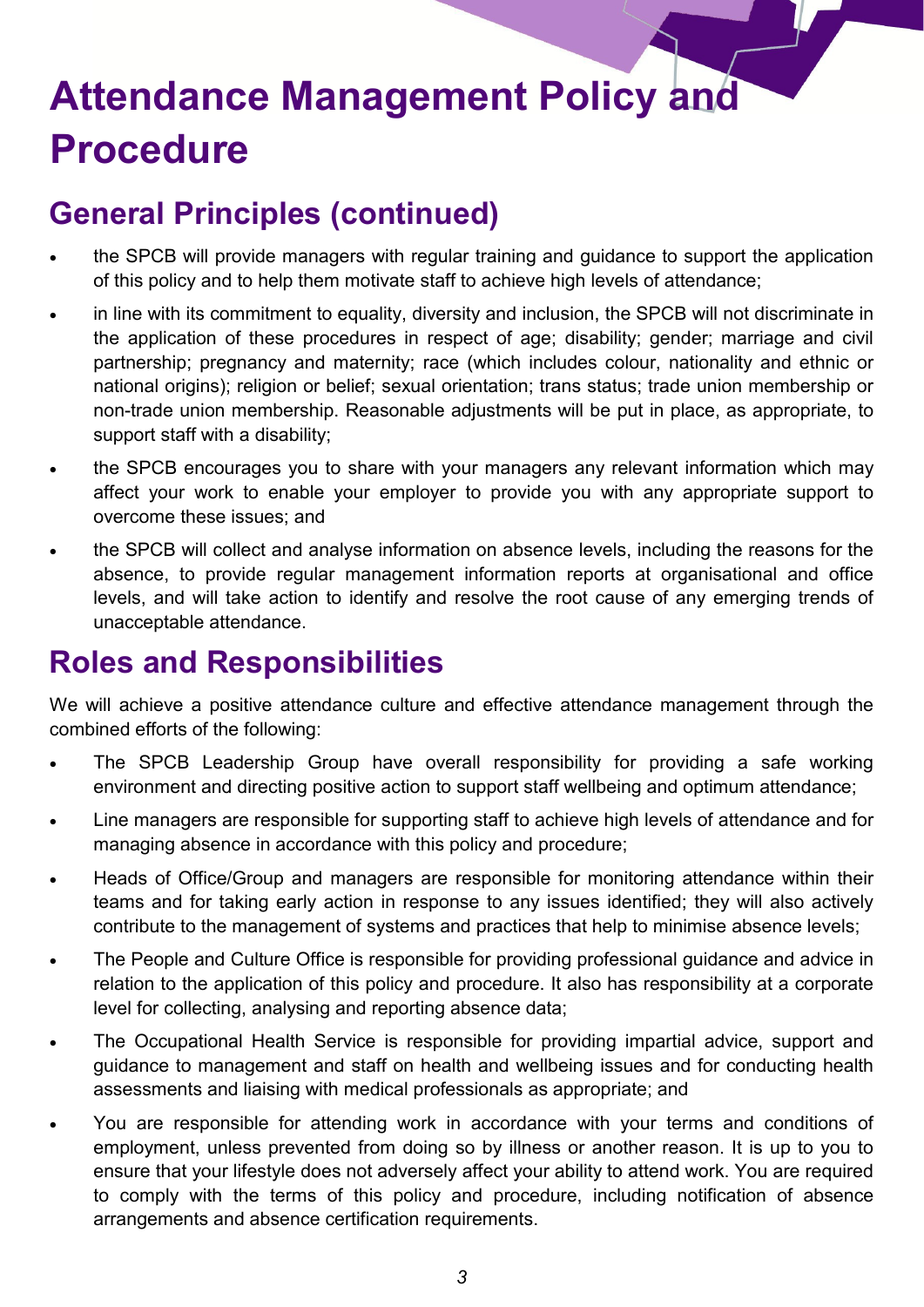### **Absence Notification Arrangements**

If you are prevented from attending work through ill health, you must arrange to speak to your line manager before 10 am (or prior to shifts, rostered commitments or your agreed start time if you operate a flexible working pattern), indicating the reason for absence and the likely duration. It is important that you speak to your line manager as early as reasonably practicable so that he or she can reassign your workload if necessary. In exceptional circumstances, it may be necessary for you to make contact through a different route or for a relative or friend to speak to your manager on your behalf. If your line manager is not available, you should speak to the next most senior manager in the office.

You must keep in regular contact with your manager during your absence and keep them informed about the expected length of your absence and your progress.

#### **Absence Certification Arrangements**

You can self-certify for up to seven calendar days. Your manager will update your sickness absence on TRS. Following your return to work, at the point at which your clockings are entered to the system, your manager will receive an email alert prompting them to close the absence and hold a Return to Work Interview. Further guidance is available on TRS.

If you are absent for eight calendar days or more, you will be required to submit a medical certificate from your General Practitioner or hospital covering any absence from the eighth calendar day. It is important that you submit the medical certificates on the day your preceding certificate runs out, to ensure that your absence is properly authorised and that you receive the correct rate and type of payment.

## **Temporary Absence Certification Arrangements**

There has been a temporary change to the [Statutory Sick Pay \(SSP\) Regulations.](https://www.legislation.gov.uk/uksi/2021/1453/made) You will not be required to provide medical evidence of sickness absence for the first 28 days of absence. Instead, a medical certificate (fit note) is required to cover any absence after the 28th day of continuous absence (instead of 8 calendar days or more). This change applies to absences beginning on or after 10 December 2021, up to and including absences which begin on or before 26 January 2022.

This is a UK-wide arrangement to increase GP capacity to support the vaccine booster programme.

SPS managers should continue to record absences on TRS and MSP staff should continue to submit a self-[certificate form](https://archive2021.parliament.scot/Membersguidance/MSP_Staff_-_Self_Certificated_Sick_Leave_Form.doc) for any absence up to 28 days.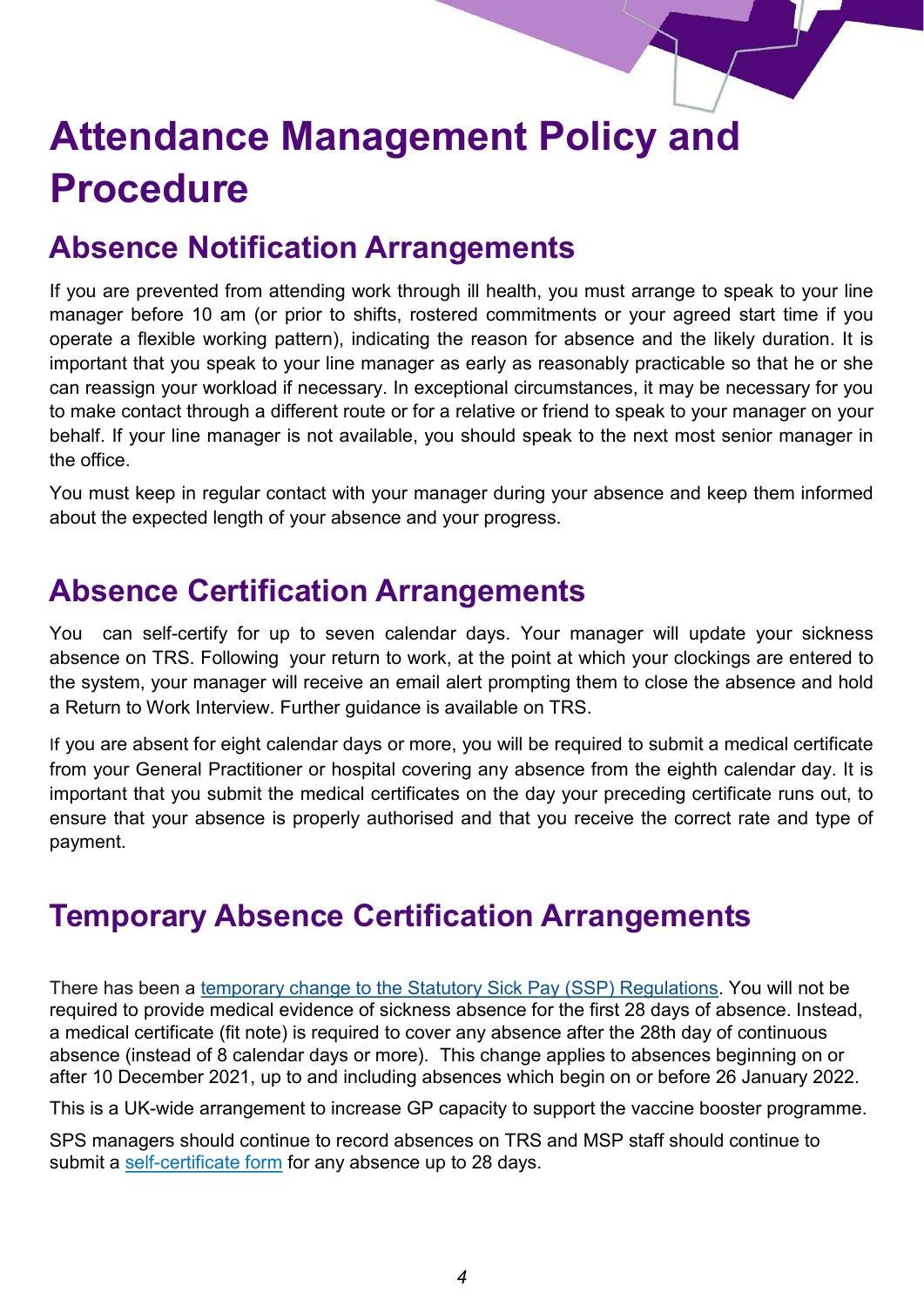# **Statutory and Occupational Sick Pay**

If you are unable to attend work due to ill health, you are normally entitled to sick pay.

Provided that there is a reasonable prospect of eventual recovery and return to duty, the SPCB may grant you sick absence on full pay for a maximum of six months in total during any period of 12 months. You may also be paid sick absence at half pay subject to a maximum of 12 months' sick absence in any 12 month rolling period. Depending on the level of sick absence you have incurred over the previous 12 months, half-pay or no-pay rate may commence at any time during a particular period of sick absence. You should contact the [People and Culture Office](mailto:HumanResources@parliament.scot) (ext: 86500) if you need any further information in relation to your particular circumstances.

Each normal workday you are sick (Monday to Friday) or other rostered workday counts as a day's sick absence. Weekends, public and privilege holidays and rest days also count if your absence begins before them and continues after them. For example, in the case of a weekend for Monday to Friday workers, if you are absent on both Friday and Monday you will be recorded as being absent for four days, not two. On the other hand, if you are absent on a Friday but return to work on the following Monday, you will be recorded as being absent on only one day.

If you fail to comply with absence notification and certification requirements, we will stop payment of statutory or occupational sick pay and you may be subject to disciplinary action. We will also consider disciplinary action if you are absent without authority; provide false information to a manager in relation to a self certificate or on a medical certification form; or take sick absence without legitimate reason. If you are absent from work without authority, your salary will be reduced accordingly and you may be subject to disciplinary action.

## **Contact**

Your manager will arrange to maintain contact with you at agreed regular intervals in order to:

- check on your wellbeing;
- assess what support they can provide;
- discuss with you a likely return to work date;
- get information to help him or her plan to cover your absence;
- check your understanding of the Attendance Management Procedures; and
- keep you abreast of developments at work.

You have a responsibility to respond to contact from your manager and to provide him or her with reasonable information to allow them to manage your absence effectively.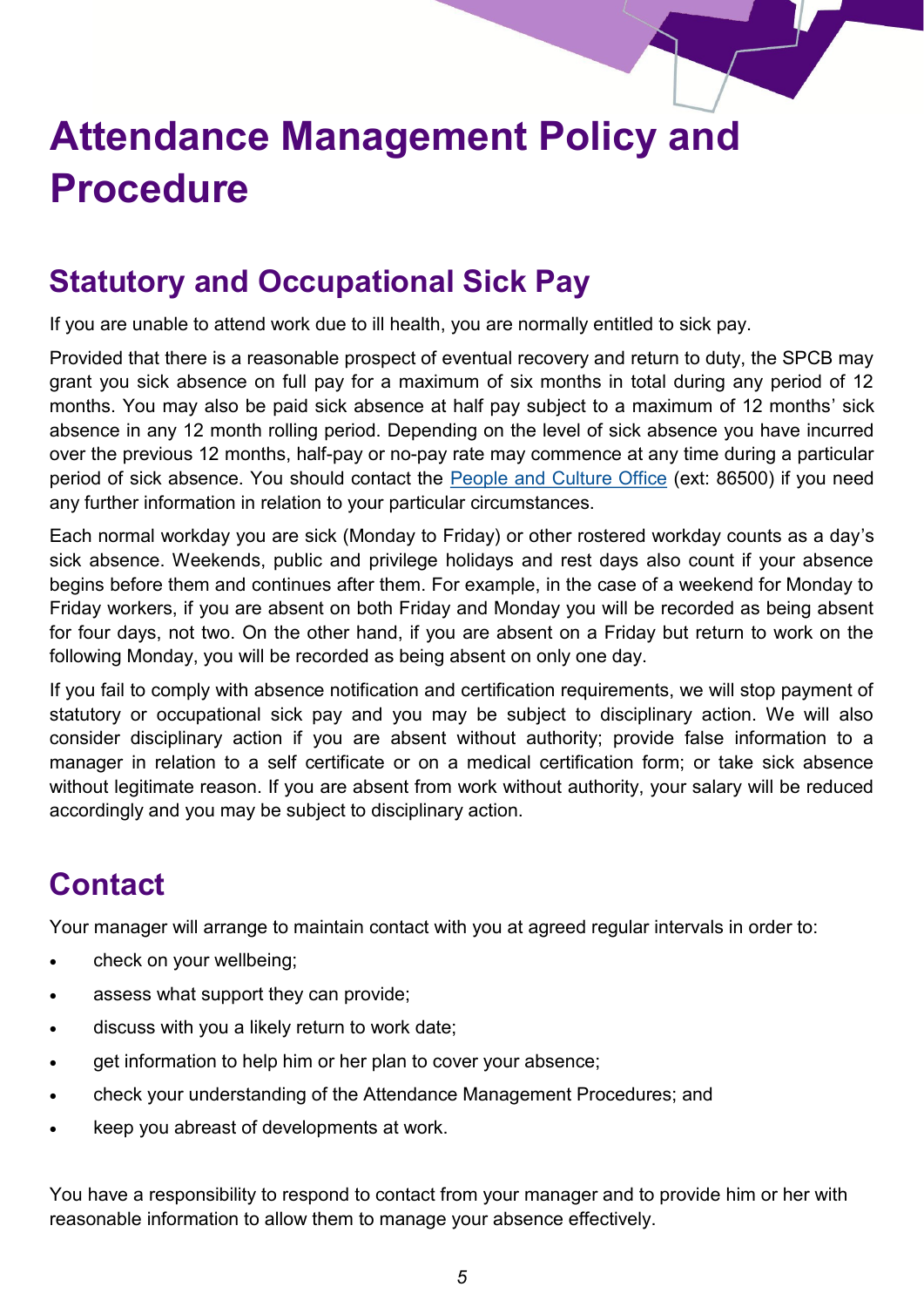If your absence extends beyond a period of four weeks, your manager might arrange to meet you at a mutually agreed location. A representative from the People and Culture Office may accompany your manager. The purpose of the meeting is to find out your current state of wellbeing and progress, to offer support and to discuss a timeframe for your return to work.

### **Return to Work Discussions**

After each period of absence, regardless of length, your line manager or someone in your management chain will arrange a return to work discussion with you at the earliest opportunity. A return to work discussion provides an opportunity for your manager to:

- establish that you are well and fit to return to work;
- acknowledge your absence and confirm that your contribution has been missed;
- confirm that the record of your absence is accurate;
- determine whether there is any underlying medical condition or other contributory factor to your absence, including work-related factors;
- review your attendance record and highlight any concerns;
- consider what support is appropriate, including any reasonable adjustments;
- explore the impact your absence has on work and establish priorities of work;
- confirm the details of an agreed return to work plan, if applicable.

Your manager will record a summary of the discussion on TRS.

If your levels of attendance give your manager cause for concern, he or she will bring this to your attention at the return to work discussion and arrange a further meeting with you to explore matters in further depth. It is at this stage that managers should ensure that medical information, any known disability and any other mitigating factors are taken into consideration before they decide to invoke the formal procedures. This further discussion will be recorded, together with a note of any changes/ improvements you require to make to bring your attendance to an acceptable level. You will be asked to confirm that it is a true record of your discussion. This meeting will constitute the informal stage of the Improving Attendance Procedures.

#### **Phased Return to Work**

The [Phased Return to Work Policy](https://68e964d4-3a85-4c03-89f7-d6c59f31a423.filesusr.com/ugd/0e32dc_411b234b76464d949f99b81f2cde3fcc.pdf?index=true) is available to support staff who have experienced a prolonged period of absence from work to return to their normal hours and duties of work in an effective and productive way that does not compromise their recovery or long-term health. The Phased Return to Work policy and procedure sets out the broad parameters within which a phased return to work programme will be supported and managed.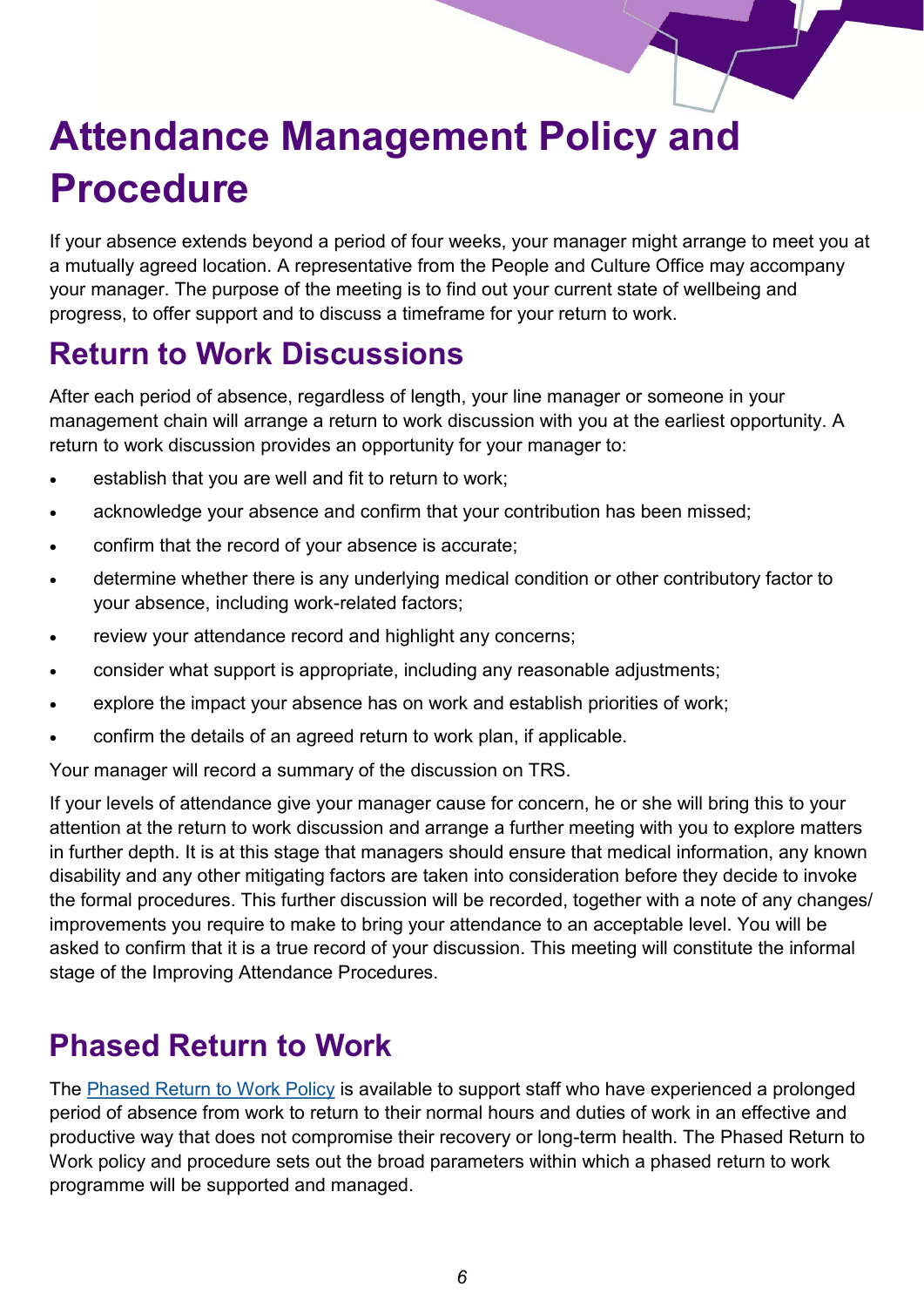

# **Absence Flags for Consideration of Formal Management Action**

To ensure that absence is managed in a fair and consistent manner, your manager will consider whether he or she should take further action in accordance with this policy and the Improving Attendance Procedures, if:

- you have had more than ten days' self-certificated absence in total within a rolling twelve-month period;
- you have had four periods of absence (including single days) within a rolling six-month period;
- any unacceptable patterns of absence emerge, for example, regular absences on Mondays and/or Fridays or immediately before/after rest days; absences occurring in the same week;
- each year coinciding with periods of particularly intense parliamentary activity; absences that fall during months when no public holidays/annual leave are taken; regular absences at the start of night shifts etc.;
- you have had a continuous period of absence exceeding four weeks; or a Bradford Factor Score of 125 in a rolling six-month period.

These flags may be adjusted for staff whose absence is related to disability. Pregnancy related illness will not be counted towards the flags.

The primary purpose of setting flags is to allow your manager to manage any unacceptable attendance including investigating the cause and frequency of the absences at an early stage to see whether there is any underlying medical condition; it is not to try to prove that the absences are not genuine. If there is an underlying medical condition, your manager will work with the People and Culture Office to establish whether the employer can put in place any support mechanisms to help you to attend work to a level that is acceptable. That will include seeking professional advice from our Occupational Health Adviser.

The Occupational Health Adviser may wish to seek information from your General Practitioner or other medical adviser and will do so only with your informed consent in accordance with the Access to Medical Reports Act 1988.

You should be aware that if you do not give consent, your manager will have no choice but to proceed based on the information available. You should also bear in mind that if you refuse to co-operate in the application of any the SPCB's policies or procedures, including the Attendance Management Policy and Procedure, this may be treated as misconduct and dealt with under the disciplinary procedures.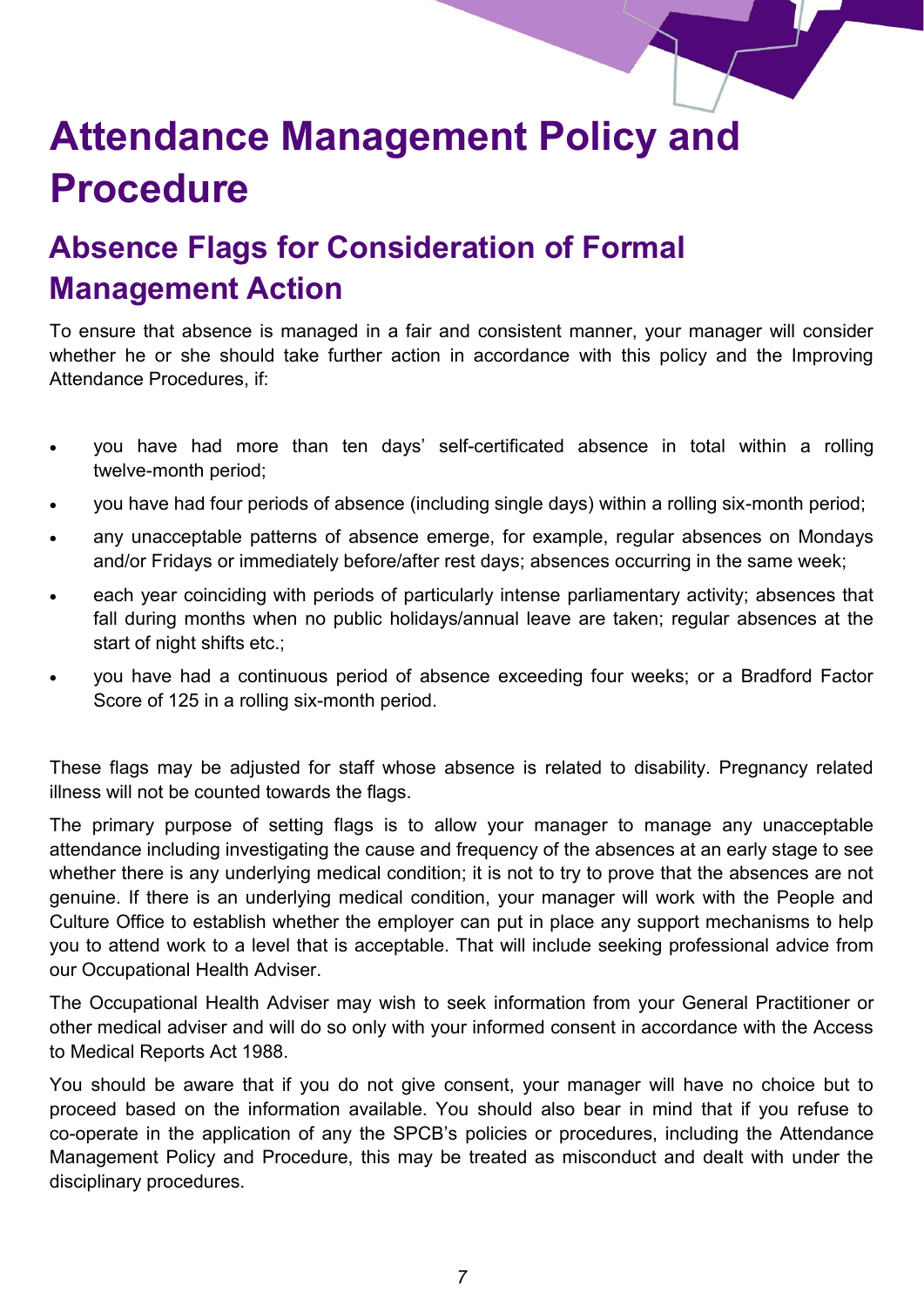## **Absence Recording**

The People and Culture Office maintains an individual attendance record for each member of staff to enable levels of attendance to be monitored and to facilitate the identification of any particular absence patterns. Information recorded includes the reason, duration and frequency of absence. Accurate records assist with an early assessment of potential issues and allow your manager to determine what action he or she should take, in partnership with you, to improve attendance. Your manager may also use the data to initiate formal action under the Improving Attendance Procedures if necessary. Information relating to your health will be restricted to staff who require access to the data in fulfilling the responsibilities of their job roles.

In accordance with the Data Protection Policy, you may request access to your attendance record. If you wish to exercise that right, you should contact the People and Culture Office on ext 86500.

#### **Absence Statistics**

The People and Culture Office will provide Leadership Group with statistical information detailing the overall work attendance of SPCB staff. This allows LG to monitor absence levels and trends in the organisation as a whole and to consider whether there is any need for a wider programme of positive action to address any areas of concern. Regular statistical analysis also facilitates measurement of the impact of any absence reduction initiatives and provides a useful means of benchmarking absence levels against national averages.

Heads of Office/Group and managers are responsible for monitoring and reviewing attendance levels within their business areas on a regular basis and the People and Culture Office will provide statistical data to assist in that process and to allow your managers to identify and take prompt action on any incidence of unacceptable attendance.

#### **Monitoring and Review**

The SPCB will review and monitor this policy on an ongoing basis, taking into account legislative requirements and identified good practice.

## **Enquiries**

you have any enquiries in relation to this policy and procedure, please contact the [People and](mailto:PeopleandCulture@parliament.scot)  [Culture Office.](mailto:PeopleandCulture@parliament.scot)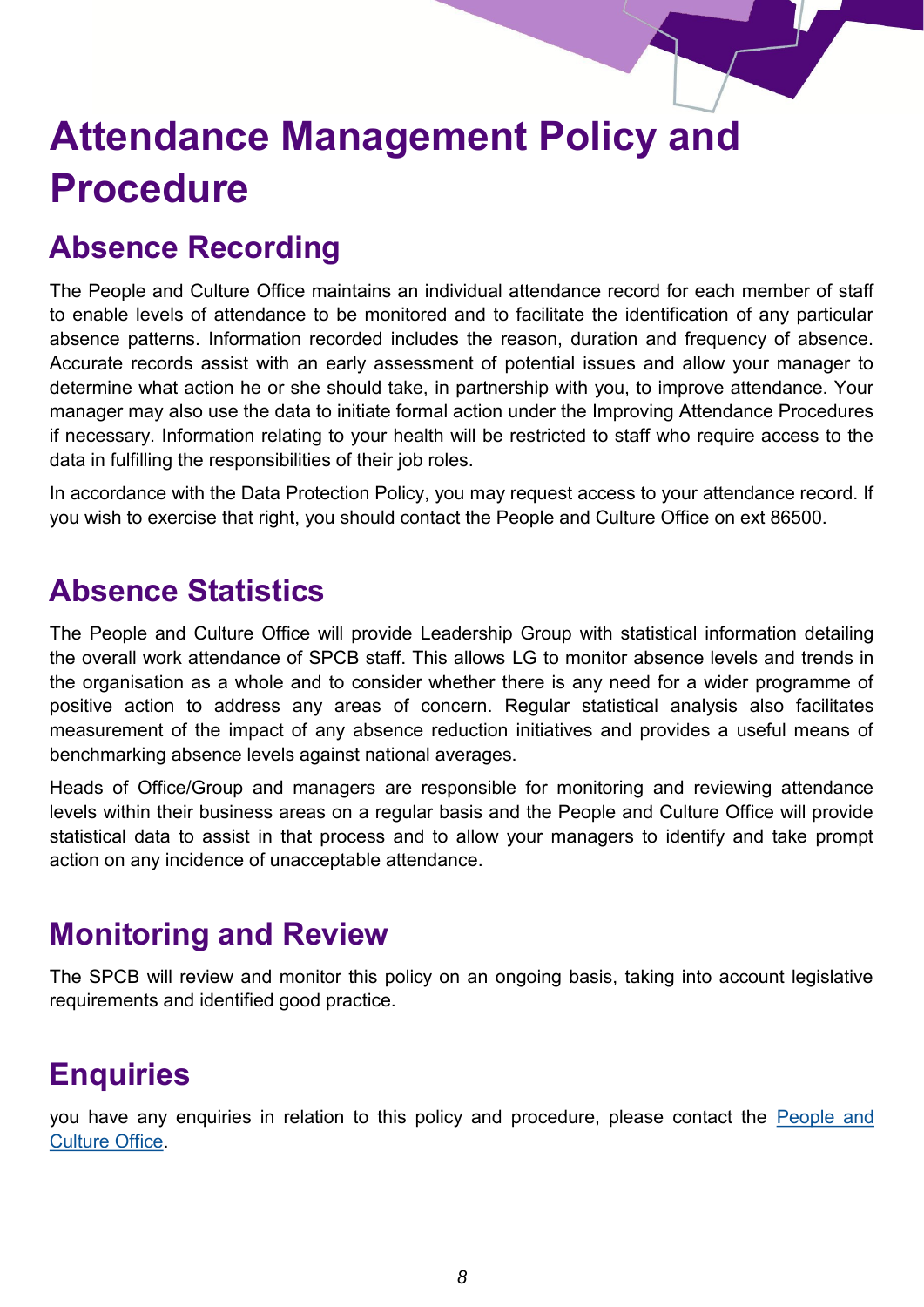#### **Absence due to Injury, Disease, or Assault at Work**

If you are absent due to an injury sustained or a disease contracted at work, you should report the matter immediately to the People and Culture Office since special arrangements may apply in certain cases.